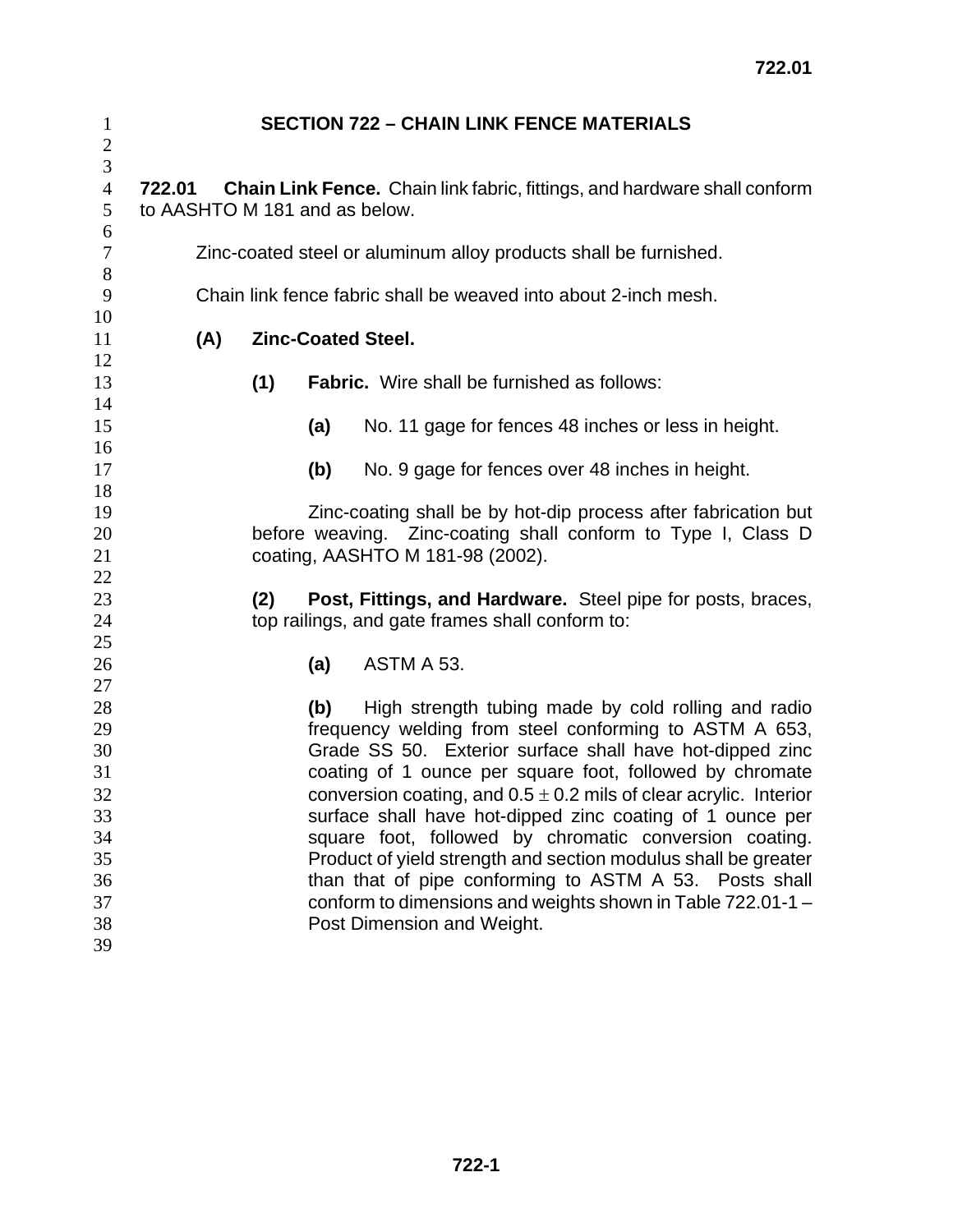| TABLE 722.01-1 - POST DIMENSION AND WEIGHT     |                     |                                         |                              |  |  |  |
|------------------------------------------------|---------------------|-----------------------------------------|------------------------------|--|--|--|
| <b>Nominal</b><br><b>Size</b><br><b>Inches</b> | OD<br><b>Inches</b> | Wall<br><b>Thickness</b><br><b>Inch</b> | Weight<br><b>Pounds/Foot</b> |  |  |  |
| $1 - 3/8$                                      | 1.315               | 0.095                                   | 1.24                         |  |  |  |
| $1 - 5/8$                                      | 1.660               | 0.110                                   | 1.82                         |  |  |  |
| $1 - 7/8$                                      | 1.900               | 0.120                                   | 2.28                         |  |  |  |
| $2 - 3/8$                                      | 2.375               | 0.130                                   | 3.12                         |  |  |  |
| $2 - 7/8$                                      | 2.875               | 0.160                                   | 4.64                         |  |  |  |
| 4                                              | 4.000               | 0.160                                   | 6.56                         |  |  |  |

**(c)** Rolled formed "C" sections shall be made from steel having minimum yield strength of 45 kips per square inch. Roll formed shapes shall be zinc-coated according to ASTM A 123. Weight of zinc-coating shall be 2 ounces per square foot of surface. Surface shall be further protected by chromate 46 conversion coating, and  $0.5 \pm 0.2$  mil of clear acrylic.

Rolled formed "C" sections shall be used only as line posts, braces, and top rails. Rolled formed "C" sections shall conform to dimensions and weights shown in Table 722.01-2 - Rolled Formed "C" Sections.

| TABLE 722.01-2 - ROLLED FORMED "C" SECTIONS |                                      |                              |  |  |  |
|---------------------------------------------|--------------------------------------|------------------------------|--|--|--|
| <b>Dimensions</b><br><b>Inches</b>          | <b>Wall Thickness</b><br><b>Inch</b> | Weight<br><b>Pounds/Foot</b> |  |  |  |
| $2 - 1/4 \times 1 - 5/8$                    | 0.120                                | 2.64                         |  |  |  |
| $1 - 7/8 \times 1 - 5/8$                    | 0.120                                | 2.15                         |  |  |  |
| $1 - 7/8 \times 1 - 5/8$                    | 0.080                                | 1.51                         |  |  |  |
| $1 - 7/8 \times 1 - 5/8$                    | 0.080                                | 1.35                         |  |  |  |

39

40

47

52

53